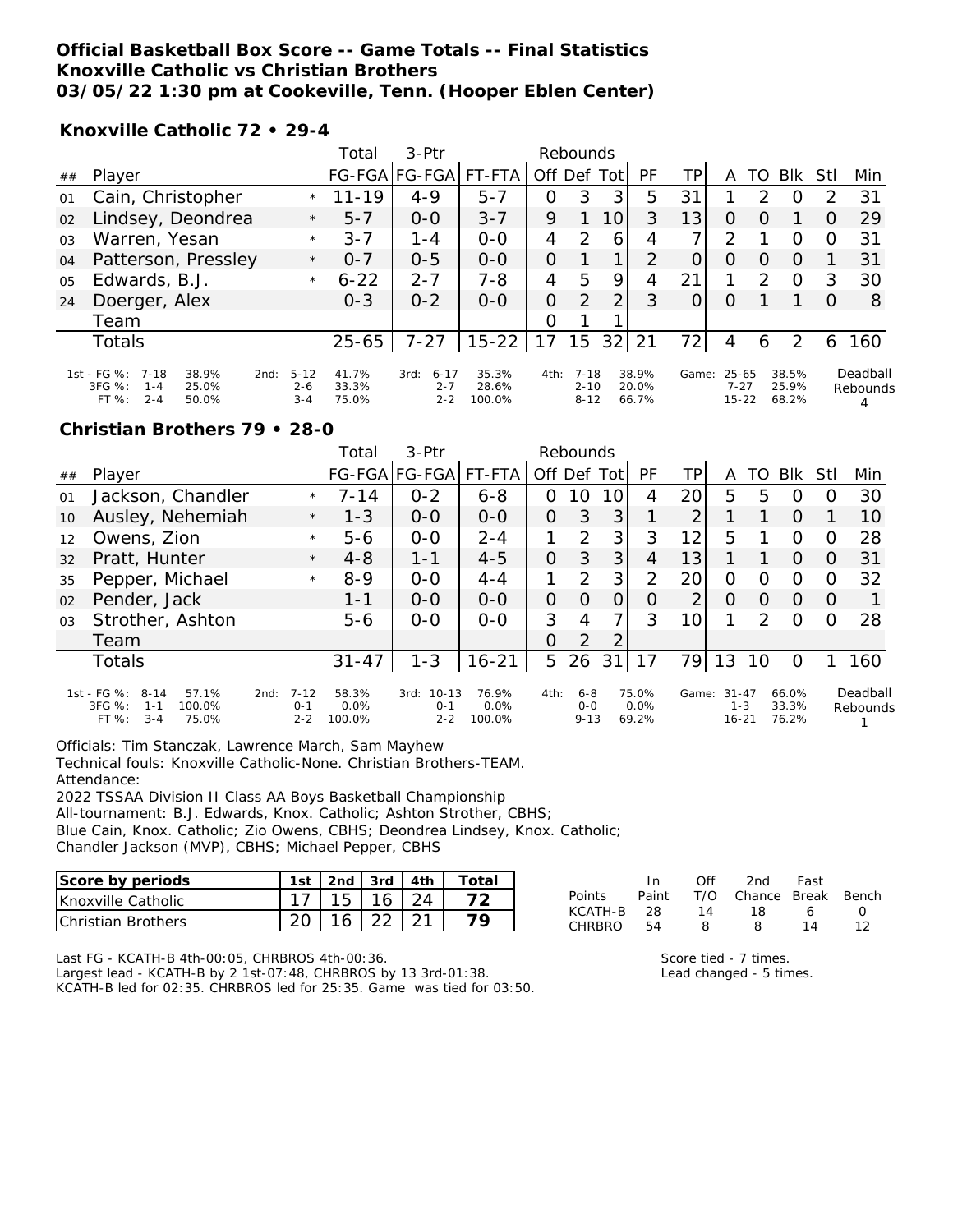## **Knoxville Catholic vs Christian Brothers**

**03/05/22 1:30 pm at Cookeville, Tenn. (Hooper Eblen Center)**

**1st PERIOD Play-by-Play (Page 1) HOME TEAM: Christian Brothers Time Score Margin VISITORS: Knoxville Catholic**

| HOME TEAM. CHITSURIT BIOLIEIS         | <u>HILE</u> | JUUL E    | iviai yli L    | VI SI TORS. NIIOXVIIIE CALIIOIIC       |
|---------------------------------------|-------------|-----------|----------------|----------------------------------------|
|                                       | 07:48       | $0 - 2$   | V <sub>2</sub> | GOOD! JUMPER by Warren, Yesan [PNT]    |
| GOOD! JUMPER by Jackson, Chandler     | 07:36       | $2 - 2$   | T <sub>1</sub> |                                        |
|                                       | 07:15       |           |                | MISSED LAYUP by Warren, Yesan          |
|                                       |             |           |                |                                        |
|                                       | 07:15       |           |                | REBOUND (OFF) by Edwards, B.J.         |
|                                       | 07:08       |           |                | MISSED LAYUP by Edwards, B.J.          |
|                                       | 07:08       |           |                | REBOUND (OFF) by Lindsey, Deondrea     |
|                                       | 07:05       | $2 - 4$   | V <sub>2</sub> | GOOD! LAYUP by Lindsey, Deondrea [PNT] |
|                                       |             |           |                |                                        |
| GOOD! LAYUP by Pender, Jack [PNT]     | 06:45       | $4 - 4$   | T <sub>2</sub> |                                        |
| REBOUND (DEF) by (TEAM)               | 06:23       |           |                | MISSED 3 PTR by Warren, Yesan          |
| MISSED JUMPER by Pratt, Hunter        | 06:00       |           |                |                                        |
| REBOUND (OFF) by Pepper, Michael      | 06:00       |           |                |                                        |
|                                       |             |           |                |                                        |
| GOOD! FT SHOT by Pepper, Michael      | 05:58       | $5 - 4$   | H <sub>1</sub> | FOUL by Warren, Yesan (P1T1)           |
| GOOD! FT SHOT by Pepper, Michael      | 05:58       | $6 - 4$   | H <sub>2</sub> |                                        |
|                                       | 05:48       |           |                | MISSED JUMPER by Edwards, B.J.         |
|                                       | 05:48       |           |                | REBOUND (OFF) by Lindsey, Deondrea     |
|                                       |             |           |                |                                        |
| FOUL by Pratt, Hunter (P1T1)          | 05:45       | $6 - 5$   | H <sub>1</sub> | GOOD! FT SHOT by Lindsey, Deondrea     |
|                                       | 05:45       | $6 - 6$   | T <sub>3</sub> | GOOD! FT SHOT by Lindsey, Deondrea     |
| MISSED JUMPER by Jackson, Chandler    | 05:24       |           |                | REBOUND (DEF) by Edwards, B.J.         |
| REBOUND (DEF) by Jackson, Chandler    | 05:14       |           |                | MISSED JUMPER by Edwards, B.J.         |
|                                       |             |           |                |                                        |
| MISSED LAYUP by Owens, Zion           | 05:03       |           |                | REBOUND (DEF) by Cain, Christopher     |
|                                       | 04:56       |           |                | MISSED LAYUP by Patterson, Pressley    |
|                                       | 04:56       |           |                | REBOUND (OFF) by Edwards, B.J.         |
|                                       |             | $6 - 8$   | V <sub>2</sub> | GOOD! LAYUP by Edwards, B.J. [PNT]     |
|                                       | 04:51       |           |                |                                        |
| GOOD! LAYUP by Owens, Zion [PNT]      | 04:47       | $8 - 8$   | T 4            |                                        |
| ASSIST by Jackson, Chandler           | 04:47       |           |                |                                        |
| MISSED FT SHOT by Owens, Zion         | 04:47       |           |                | FOUL by Patterson, Pressley (P1T2)     |
|                                       |             |           |                |                                        |
|                                       | 04:47       |           |                | REBOUND (DEF) by Edwards, B.J.         |
|                                       | 04:34       | $8 - 10$  | V <sub>2</sub> | GOOD! JUMPER by Cain, Christopher      |
| MISSED LAYUP by Ausley, Nehemiah      | 04:22       |           |                | REBOUND (DEF) by (TEAM)                |
| FOUL by Jackson, Chandler (P1T2)      | 03:54       |           |                | MISSED FT SHOT by Lindsey, Deondrea    |
|                                       |             |           |                |                                        |
|                                       | 03:54       |           |                | REBOUND (OFF) by (DEADBALL)            |
| REBOUND (DEF) by Pepper, Michael      | 03:54       |           |                | MISSED FT SHOT by Lindsey, Deondrea    |
| SUB IN: Strother, Ashton              | 03:54       |           |                |                                        |
| SUB OUT: Ausley, Nehemiah             | 03:54       |           |                |                                        |
|                                       |             |           |                |                                        |
| MISSED JUMPER by Jackson, Chandler    | 03:45       |           |                | REBOUND (DEF) by Cain, Christopher     |
|                                       | 03:18       |           |                | MISSED 3 PTR by Cain, Christopher      |
|                                       | 03:18       |           |                | REBOUND (OFF) by Lindsey, Deondrea     |
| REBOUND (DEF) by Jackson, Chandler    | 03:14       |           |                | MISSED LAYUP by Lindsey, Deondrea      |
|                                       |             |           |                |                                        |
|                                       | 03:04       |           |                | FOUL by Lindsey, Deondrea (P1T3)       |
| <b>TIMEOUT MEDIA</b>                  | 03:04       |           |                |                                        |
| GOOD! JUMPER by Jackson, Chandler     | 02:53       | $10 - 10$ | T <sub>5</sub> |                                        |
| ASSIST by Owens, Zion                 | 02:53       |           |                |                                        |
|                                       |             |           |                |                                        |
| REBOUND (DEF) by Jackson, Chandler    | 02:37       |           |                | MISSED LAYUP by Edwards, B.J.          |
| TURNOVR by Jackson, Chandler          | 02:33       |           |                |                                        |
|                                       | 02:32       |           |                | STEAL by Edwards, B.J.                 |
|                                       |             |           |                |                                        |
|                                       | 02:30       |           |                | MISSED LAYUP by Edwards, B.J.          |
|                                       | 02:30       |           |                | REBOUND (OFF) by Lindsey, Deondrea     |
|                                       | 02:23       | $10 - 12$ | V <sub>2</sub> | GOOD! LAYUP by Lindsey, Deondrea [PNT] |
| GOOD! LAYUP by Owens, Zion [PNT]      | 02:19       | $12 - 12$ | T 6            |                                        |
|                                       |             |           |                |                                        |
| GOOD! FT SHOT by Owens, Zion          | 02:19       | $13 - 12$ | H <sub>1</sub> | FOUL by Cain, Christopher (P1T4)       |
|                                       | 01:54       | $13 - 14$ | V <sub>1</sub> | GOOD! JUMPER by Cain, Christopher      |
|                                       | 01:54       |           |                | ASSIST by Warren, Yesan                |
| GOOD! LAYUP by Strother, Ashton [PNT] | 01:40       | $15 - 14$ | H <sub>1</sub> |                                        |
|                                       |             |           |                |                                        |
| REBOUND (DEF) by Pratt, Hunter        | 01:22       |           |                | MISSED 3 PTR by Cain, Christopher      |
| MISSED JUMPER by Jackson, Chandler    | 01:09       |           |                |                                        |
| REBOUND (OFF) by Strother, Ashton     | 01:09       |           |                |                                        |
|                                       |             |           |                |                                        |
| GOOD! LAYUP by Strother, Ashton [PNT] | 01:05       | $17 - 14$ | H 3            |                                        |
|                                       | 00:45       | $17 - 17$ | T 7            | GOOD! 3 PTR by Warren, Yesan           |
|                                       | 00:45       |           |                | ASSIST by Cain, Christopher            |
| GOOD! 3 PTR by Pratt, Hunter          | 00:02       | $20 - 17$ | H 3            |                                        |
|                                       |             |           |                |                                        |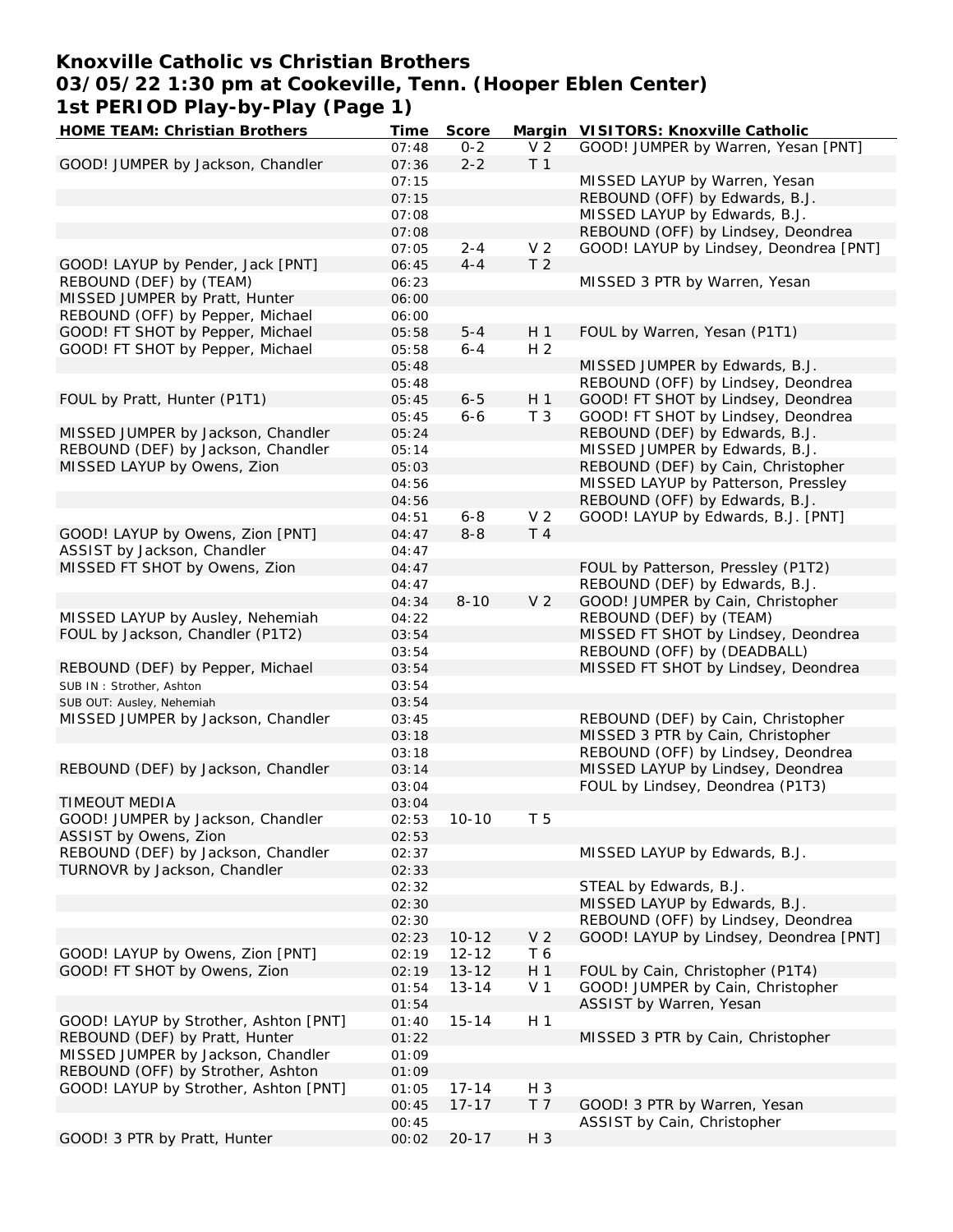## **Knoxville Catholic vs Christian Brothers 03/05/22 1:30 pm at Cookeville, Tenn. (Hooper Eblen Center) 1st PERIOD Play-by-Play (Page 2)**

**Hime Score Margin VISITORS: Knoxville Catholic** HOME TEAM: Christian Brothers Time<br>ASSIST by Jackson, Chandler 00:02

#### Christian Brothers 20, Knoxville Catholic 17

|                                              | Off | 2nd            | Fast |                |                         |
|----------------------------------------------|-----|----------------|------|----------------|-------------------------|
| 1st period-only Paint T/O Chance Break Bench |     |                |      |                |                         |
| Knoxville Catholic 8 2 8 0                   |     |                |      | $\mathbf{O}$   | Score tied - 7 times.   |
| Christian Brothers 10 0                      |     | $\overline{A}$ |      | $\overline{a}$ | Lead changed - 5 times. |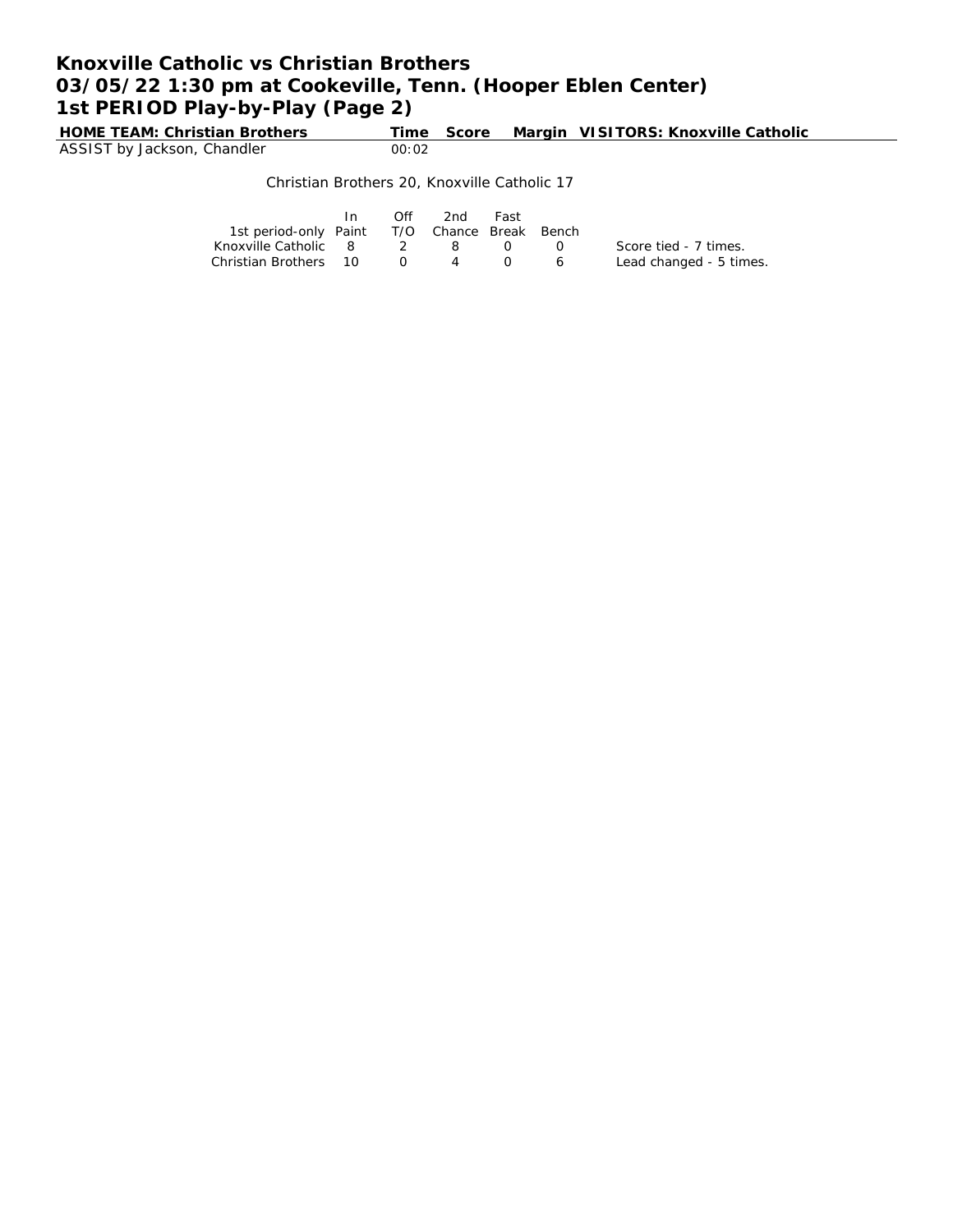## **Knoxville Catholic vs Christian Brothers 03/05/22 1:30 pm at Cookeville, Tenn. (Hooper Eblen Center) 2nd PERIOD Play-by-Play (Page 1)**

| HOME TEAM: Christian Brothers           | Time  | Score     |      | Margin VISITORS: Knoxville Catholic      |
|-----------------------------------------|-------|-----------|------|------------------------------------------|
| SUB IN: Strother, Ashton                | 08:00 |           |      | SUB IN: Doerger, Alex                    |
| SUB OUT: Owens, Zion                    | 08:00 |           |      | SUB OUT: Lindsey, Deondrea               |
| GOOD! LAYUP by Strother, Ashton [PNT]   | 07:52 | $22 - 17$ | H 5  |                                          |
| REBOUND (DEF) by Ausley, Nehemiah       | 07:36 |           |      | MISSED 3 PTR by Cain, Christopher        |
|                                         | 07:17 |           |      | FOUL by Doerger, Alex (P1T5)             |
| MISSED LAYUP by Pratt, Hunter           | 07:13 |           |      |                                          |
| REBOUND (OFF) by Strother, Ashton       | 07:13 |           |      |                                          |
| GOOD! LAYUP by Strother, Ashton [PNT]   | 07:10 | $24 - 17$ | H 7  |                                          |
| REBOUND (DEF) by Jackson, Chandler      | 06:59 |           |      | MISSED 3 PTR by Edwards, B.J.            |
| TURNOVR by Jackson, Chandler            | 06:49 |           |      |                                          |
|                                         | 06:48 |           |      | STEAL by Cain, Christopher               |
|                                         | 06:47 | $24 - 19$ | H 5  | GOOD! LAYUP by Cain, Christopher [FB/PNT |
| MISSED LAYUP by Pratt, Hunter           | 06:25 |           |      | BLOCK by Doerger, Alex                   |
|                                         | 06:24 |           |      | REBOUND (DEF) by Warren, Yesan           |
| FOUL by Strother, Ashton (P1T3)         | 06:24 |           |      |                                          |
| FOUL by Pepper, Michael (P1T4)          | 06:06 |           |      |                                          |
| REBOUND (DEF) by Jackson, Chandler      | 05:58 |           |      | MISSED JUMPER by Doerger, Alex           |
| MISSED LAYUP by Ausley, Nehemiah        | 05:50 |           |      | REBOUND (DEF) by Patterson, Pressley     |
| REBOUND (DEF) by Ausley, Nehemiah       | 05:42 |           |      | MISSED JUMPER by Edwards, B.J.           |
| GOOD! LAYUP by Pepper, Michael [FB/PNT] | 05:37 | $26 - 19$ | H 7  |                                          |
| ASSIST by Ausley, Nehemiah              | 05:37 |           |      |                                          |
|                                         | 05:29 |           |      | TIMEOUT 30sec                            |
|                                         | 05:13 | $26 - 22$ | H 4  | GOOD! 3 PTR by Cain, Christopher         |
| GOOD! LAYUP by Pratt, Hunter [FB/PNT]   | 05:04 | $28 - 22$ | H 6  |                                          |
| ASSIST by Jackson, Chandler             | 05:04 |           |      |                                          |
| REBOUND (DEF) by Ausley, Nehemiah       | 04:52 |           |      | MISSED 3 PTR by Cain, Christopher        |
|                                         | 04:47 |           |      | FOUL by Warren, Yesan (P2T6)             |
| SUB IN: Owens, Zion                     | 04:47 |           |      | SUB IN: Lindsey, Deondrea                |
| SUB OUT: Ausley, Nehemiah               | 04:47 |           |      | SUB OUT: Doerger, Alex                   |
| TURNOVR by Strother, Ashton             | 04:25 |           |      |                                          |
|                                         | 04:13 |           |      | TURNOVR by Warren, Yesan                 |
| GOOD! LAYUP by Owens, Zion [PNT]        | 03:53 | $30 - 22$ | H 8  |                                          |
| ASSIST by Pratt, Hunter                 | 03:53 |           |      |                                          |
| REBOUND (DEF) by Owens, Zion            | 03:40 |           |      | MISSED 3 PTR by Edwards, B.J.            |
| GOOD! FT SHOT by Jackson, Chandler      | 03:31 | $31 - 22$ | H 9  | FOUL by Cain, Christopher (P2T7)         |
| GOOD! FT SHOT by Jackson, Chandler      | 03:31 | $32 - 22$ | H 10 |                                          |
|                                         | 03:31 |           |      | TIMEOUT MEDIA                            |
|                                         | 03:11 |           |      | MISSED JUMPER by Edwards, B.J.           |
|                                         | 03:11 |           |      | REBOUND (OFF) by Warren, Yesan           |
|                                         | 03:07 | $32 - 24$ | H 8  | GOOD! LAYUP by Cain, Christopher [PNT]   |
|                                         | 03:07 |           |      | ASSIST by Warren, Yesan                  |
| TURNOVR by Owens, Zion                  | 02:53 |           |      |                                          |
|                                         | 02:51 |           |      | STEAL by Edwards, B.J.                   |
|                                         | 02:48 | $32 - 26$ | H 6  | GOOD! LAYUP by Edwards, B.J. [FB/PNT]    |
| MISSED JUMPER by Jackson, Chandler      | 02:30 |           |      | REBOUND (DEF) by Warren, Yesan           |
| FOUL by Pepper, Michael (P2T5)          | 02:05 | $32 - 27$ | H 5  | GOOD! FT SHOT by Edwards, B.J.           |
|                                         | 02:05 | 32-28     | H 4  | GOOD! FT SHOT by Edwards, B.J.           |
| MISSED 3 PTR by Jackson, Chandler       | 01:39 |           |      | REBOUND (DEF) by Cain, Christopher       |
|                                         | 01:21 |           |      | FOUL by Edwards, B.J. (P1T8)             |
|                                         | 01:21 |           |      | TURNOVR by Edwards, B.J.                 |
| GOOD! LAYUP by Strother, Ashton [PNT]   | 01:09 | $34 - 28$ | H 6  |                                          |
| ASSIST by Jackson, Chandler             | 01:09 |           |      |                                          |
| FOUL by Pratt, Hunter (P2T6)            | 00:55 | 34-29     | H 5  | GOOD! FT SHOT by Cain, Christopher       |
| REBOUND (DEF) by Strother, Ashton       | 00:55 |           |      | MISSED FT SHOT by Cain, Christopher      |
| SUB IN: Pender, Jack                    | 00:55 |           |      |                                          |
| SUB OUT: Pratt, Hunter                  | 00:55 |           |      |                                          |
| GOOD! LAYUP by Pepper, Michael [FB/PNT] | 00:47 | 36-29     | H 7  |                                          |
| ASSIST by Owens, Zion                   | 00:47 |           |      |                                          |
|                                         | 00:01 | $36 - 32$ | H 4  | GOOD! 3 PTR by Cain, Christopher         |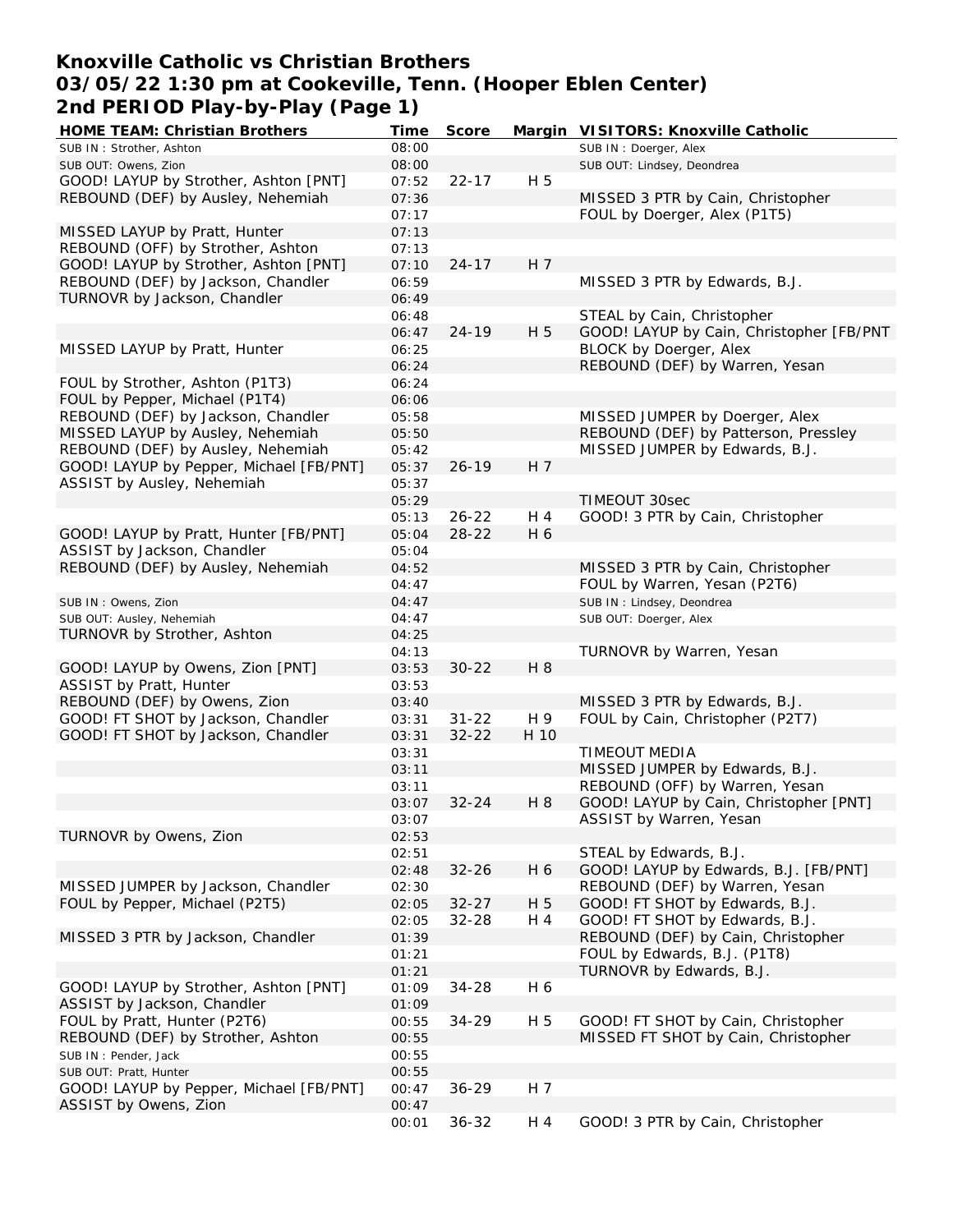# **Knoxville Catholic vs Christian Brothers 03/05/22 1:30 pm at Cookeville, Tenn. (Hooper Eblen Center) 2nd PERIOD Play-by-Play (Page 2)**

**HOME TEAM: Christian Brothers Time Score Margin VISITORS: Knoxville Catholic**

### Christian Brothers 36, Knoxville Catholic 32

|                                              | $\mathsf{In}$ | Off | -2nd  | Fast |                  |                         |
|----------------------------------------------|---------------|-----|-------|------|------------------|-------------------------|
| 2nd period-only Paint T/O Chance Break Bench |               |     |       |      |                  |                         |
| Knoxville Catholic 6                         |               |     | 4 2 4 |      | $\left( \right)$ | Score tied - 0 times.   |
| Christian Brothers 14 4 2 6 6                |               |     |       |      |                  | Lead changed - 0 times. |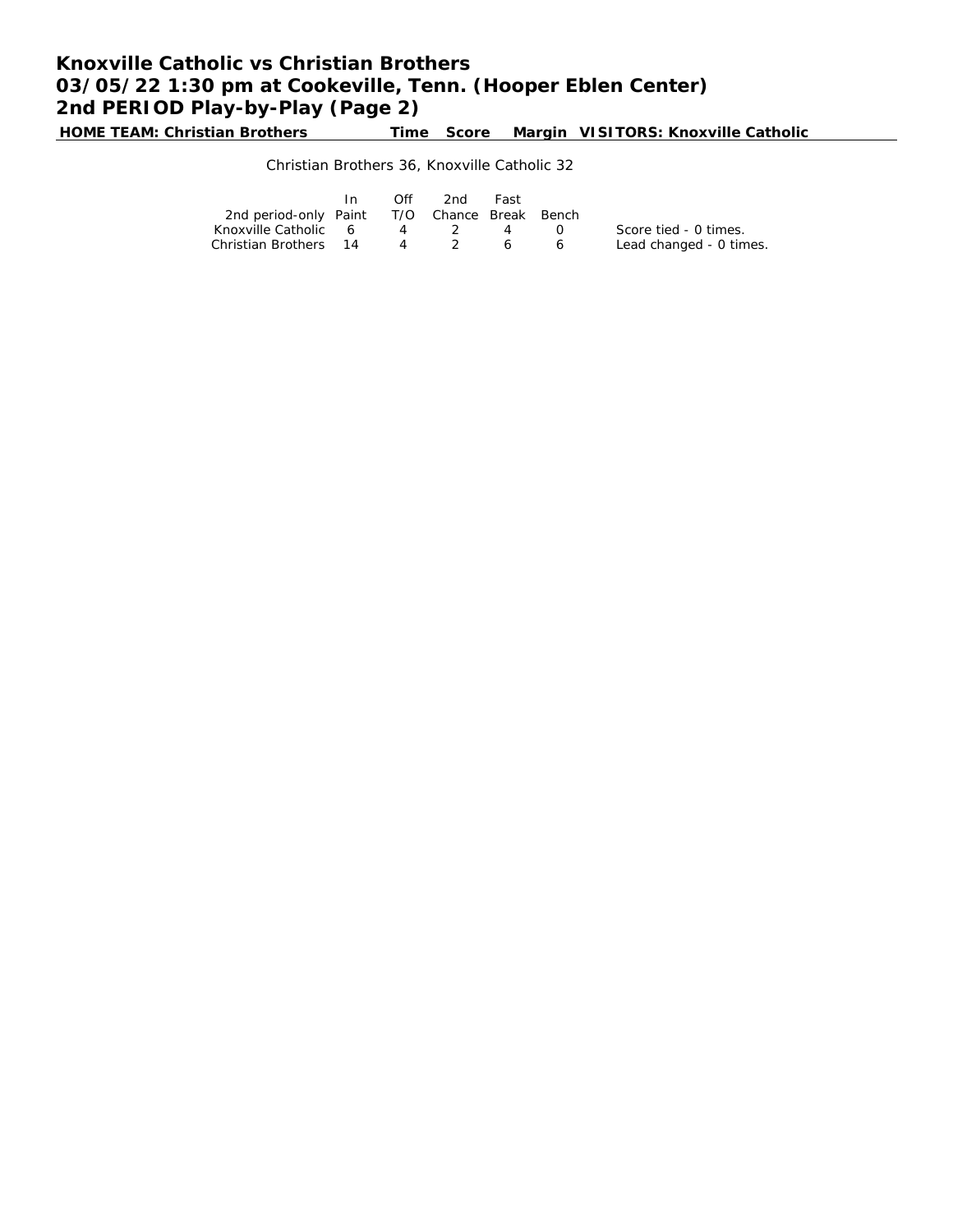## **Knoxville Catholic vs Christian Brothers 03/05/22 1:30 pm at Cookeville, Tenn. (Hooper Eblen Center) 3rd PERIOD Play-by-Play (Page 1)**

| HOME TEAM: Christian Brothers           | Time  | Score     |                | Margin VISITORS: Knoxville Catholic    |
|-----------------------------------------|-------|-----------|----------------|----------------------------------------|
| SUB IN: Strother, Ashton                | 08:00 |           |                |                                        |
| SUB OUT: Ausley, Nehemiah               | 08:00 |           |                |                                        |
| REBOUND (DEF) by Strother, Ashton       | 07:37 |           |                | MISSED JUMPER by Patterson, Pressley   |
|                                         | 07:26 |           |                | FOUL by Edwards, B.J. (P2T1)           |
| GOOD! JUMPER by Jackson, Chandler [PNT] | 07:21 | 38-32     | H 6            |                                        |
|                                         | 07:08 |           |                | MISSED 3 PTR by Warren, Yesan          |
|                                         | 07:08 |           |                | REBOUND (OFF) by Edwards, B.J.         |
| FOUL by Owens, Zion (P1T1)              | 07:05 |           |                |                                        |
| REBOUND (DEF) by (TEAM)                 | 06:59 |           |                | MISSED JUMPER by Edwards, B.J.         |
| TURNOVR by Jackson, Chandler            | 06:46 |           |                |                                        |
|                                         | 06:27 |           |                | GOOD! JUMPER by Cain, Christopher      |
| GOOD! LAYUP by Jackson, Chandler [PNT]  |       | 38-34     | H 4            |                                        |
|                                         | 06:02 | $40 - 34$ | H 6            |                                        |
|                                         | 05:52 | 40-36     | H 4            | GOOD! LAYUP by Lindsey, Deondrea [PNT] |
|                                         | 05:52 |           |                | ASSIST by Edwards, B.J.                |
| MISSED 3 PTR by Jackson, Chandler       | 05:40 |           |                | REBOUND (DEF) by Edwards, B.J.         |
|                                         | 05:32 | 40-38     | H <sub>2</sub> | GOOD! LAYUP by Edwards, B.J. [FB/PNT]  |
| GOOD! FT SHOT by Pepper, Michael        | 05:21 | 41-38     | H 3            | FOUL by Edwards, B.J. (P3T2)           |
| GOOD! FT SHOT by Pepper, Michael        | 05:21 | 42-38     | H 4            |                                        |
| FOUL by Owens, Zion (P2T2)              | 05:10 | 42-39     | $H_3$          | GOOD! FT SHOT by Edwards, B.J.         |
|                                         | 05:10 | $42 - 40$ | H <sub>2</sub> | GOOD! FT SHOT by Edwards, B.J.         |
| GOOD! JUMPER by Pepper, Michael [PNT]   | 05:02 | $44 - 40$ | H 4            |                                        |
| REBOUND (DEF) by Jackson, Chandler      | 04:47 |           |                | MISSED 3 PTR by Cain, Christopher      |
| MISSED LAYUP by Pepper, Michael         | 04:40 |           |                |                                        |
| REBOUND (OFF) by Owens, Zion            | 04:40 |           |                |                                        |
| GOOD! LAYUP by Owens, Zion [PNT]        | 04:35 | $46 - 40$ | H 6            |                                        |
| REBOUND (DEF) by Strother, Ashton       | 04:24 |           |                | MISSED JUMPER by Edwards, B.J.         |
| GOOD! LAYUP by Jackson, Chandler [PNT]  | 04:07 | 48-40     | H 8            |                                        |
|                                         | 04:03 |           |                | TIMEOUT 30sec                          |
|                                         | 04:03 |           |                | TIMEOUT MEDIA                          |
|                                         |       |           |                |                                        |
| REBOUND (DEF) by Jackson, Chandler      | 03:45 |           |                | MISSED JUMPER by Edwards, B.J.         |
| GOOD! LAYUP by Pratt, Hunter [PNT]      | 03:22 | $50 - 40$ | H 10           |                                        |
|                                         | 03:13 |           |                | MISSED 3 PTR by Patterson, Pressley    |
|                                         | 03:13 |           |                | REBOUND (OFF) by Lindsey, Deondrea     |
|                                         | 03:08 |           |                | MISSED JUMPER by Lindsey, Deondrea     |
|                                         | 03:08 |           |                | REBOUND (OFF) by Warren, Yesan         |
| FOUL by Jackson, Chandler (P2T3)        | 03:08 |           |                |                                        |
|                                         | 03:00 |           |                | TURNOVR by Cain, Christopher           |
| GOOD! JUMPER by Jackson, Chandler       | 02:45 | $52 - 40$ | H 12           |                                        |
|                                         | 02:36 |           |                | MISSED 3 PTR by Patterson, Pressley    |
|                                         | 02:36 |           |                | REBOUND (OFF) by Warren, Yesan         |
|                                         | 02:29 |           |                | MISSED 3 PTR by Warren, Yesan          |
|                                         | 02:29 |           |                | REBOUND (OFF) by Edwards, B.J.         |
|                                         | 02:24 |           |                | TURNOVR by Edwards, B.J.               |
| MISSED JUMPER by Jackson, Chandler      | 02:10 |           |                | REBOUND (DEF) by Edwards, B.J.         |
| FOUL by Jackson, Chandler (P3T4)        | 02:07 |           |                |                                        |
| SUB IN: Ausley, Nehemiah                | 02:07 |           |                |                                        |
| SUB OUT: Jackson, Chandler              | 02:07 |           |                |                                        |
|                                         | 02:03 | $52 - 43$ | H 9            | GOOD! 3 PTR by Cain, Christopher       |
| GOOD! LAYUP by Pepper, Michael [PNT]    | 01:51 | 54-43     | H 11           |                                        |
| ASSIST by Owens, Zion                   | 01:51 |           |                |                                        |
| REBOUND (DEF) by Pratt, Hunter          | 01:45 |           |                | MISSED LAYUP by Cain, Christopher      |
| GOOD! LAYUP by Pepper, Michael [FB/PNT] |       |           | H 13           |                                        |
|                                         | 01:38 | 56-43     |                |                                        |
|                                         | 01:30 | 56-46     | H 10           | GOOD! 3 PTR by Edwards, B.J.           |
|                                         | 01:28 |           |                | <b>TIMEOUT TEAM</b>                    |
| TURNOVR by Ausley, Nehemiah             | 00:21 |           |                |                                        |
|                                         | 00:19 |           |                | STEAL by Patterson, Pressley           |
|                                         | 00:15 |           |                | TURNOVR by Cain, Christopher           |
| STEAL by Ausley, Nehemiah               | 00:13 |           |                |                                        |
| GOOD! LAYUP by Ausley, Nehemiah [FB/PN  | 00:09 | 58-46     | H 12           |                                        |
|                                         | 00:04 | 58-48     | H 10           | GOOD! JUMPER by Warren, Yesan [PNT]    |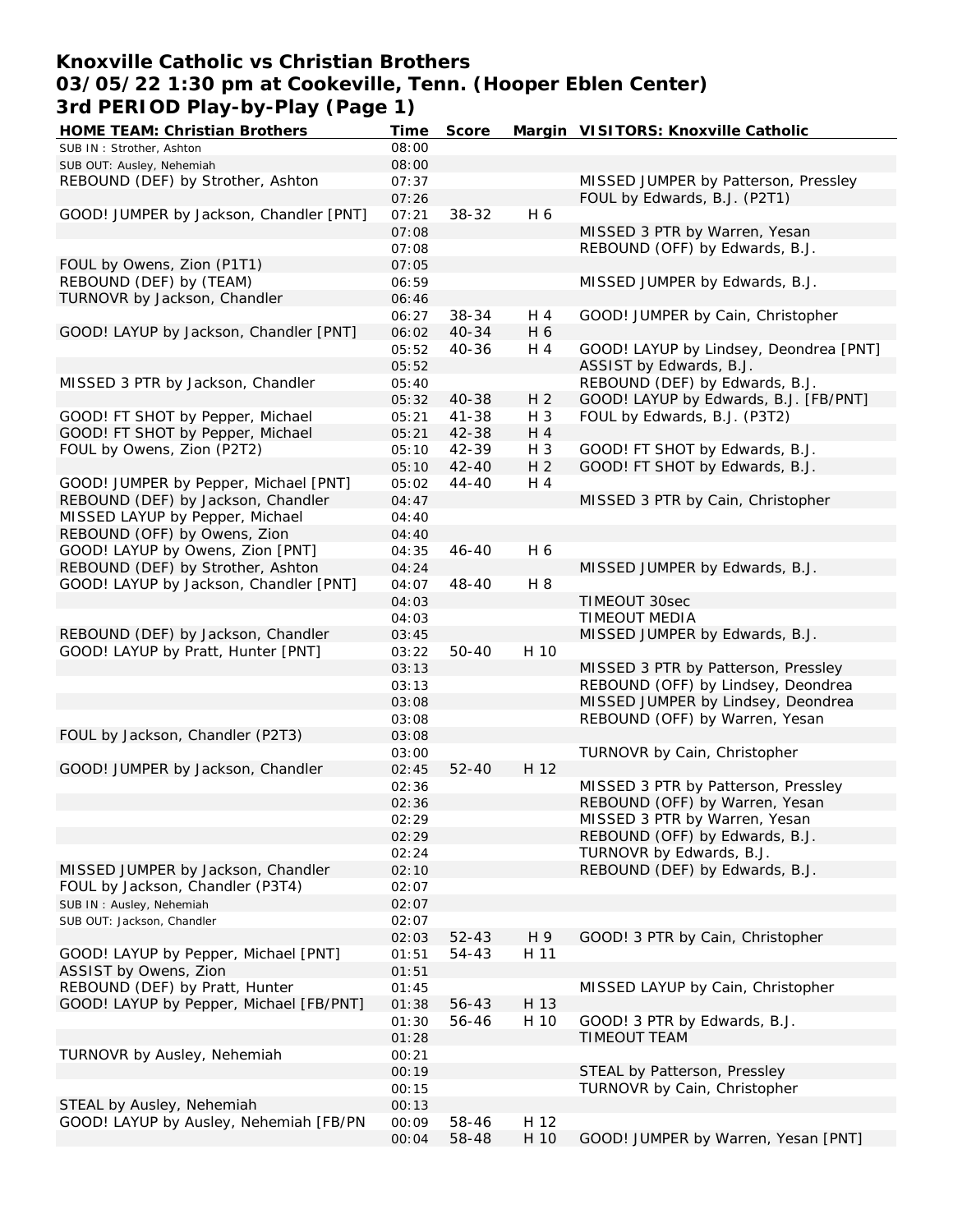# **Knoxville Catholic vs Christian Brothers 03/05/22 1:30 pm at Cookeville, Tenn. (Hooper Eblen Center) 3rd PERIOD Play-by-Play (Page 2)**

**HOME TEAM: Christian Brothers Time Score Margin VISITORS: Knoxville Catholic**

### Christian Brothers 58, Knoxville Catholic 48

|                                              | In In | Off | 2nd   | Fast                                   |           |                         |
|----------------------------------------------|-------|-----|-------|----------------------------------------|-----------|-------------------------|
| 3rd period-only Paint T/O Chance Break Bench |       |     |       |                                        |           |                         |
| Knoxville Catholic 6 2                       |       |     |       | $\begin{array}{ccc} 0 & 2 \end{array}$ | $\bigcap$ | Score tied - 0 times.   |
| Christian Brothers 18                        |       |     | 4 2 4 |                                        |           | Lead changed - 0 times. |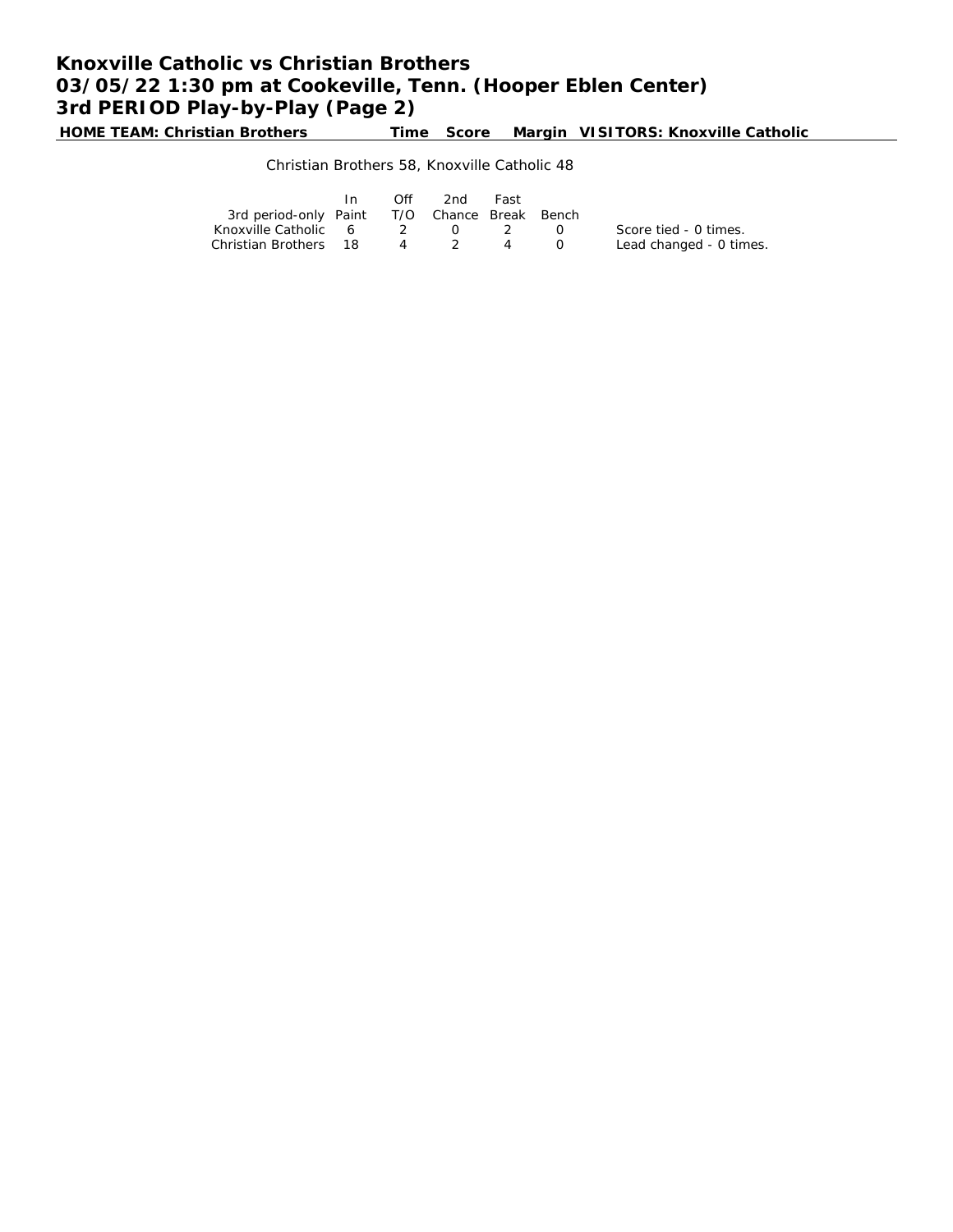## **Knoxville Catholic vs Christian Brothers 03/05/22 1:30 pm at Cookeville, Tenn. (Hooper Eblen Center) 4th PERIOD Play-by-Play (Page 1)**

| <b>HOME TEAM: Christian Brothers</b>               | Time           | Score                  |            | Margin VISITORS: Knoxville Catholic                                      |
|----------------------------------------------------|----------------|------------------------|------------|--------------------------------------------------------------------------|
| SUB IN: Strother, Ashton                           | 08:00          |                        |            |                                                                          |
| SUB OUT: Owens, Zion                               | 08:00          |                        |            |                                                                          |
| MISSED LAYUP by Pratt, Hunter                      | 07:52          |                        |            | BLOCK by Lindsey, Deondrea                                               |
| REBOUND (OFF) by Strother, Ashton                  | 07:49          |                        |            |                                                                          |
| MISSED LAYUP by Strother, Ashton                   | 07:46          |                        |            | REBOUND (DEF) by Edwards, B.J.                                           |
| FOUL by Ausley, Nehemiah (P1T5)                    | 07:45          |                        |            |                                                                          |
| REBOUND (DEF) by Pratt, Hunter                     | 07:38          |                        |            | MISSED 3 PTR by Patterson, Pressley                                      |
|                                                    | 07:30          |                        |            | FOUL by Patterson, Pressley (P2T3)                                       |
| TURNOVR by Pratt, Hunter                           | 07:27          |                        |            |                                                                          |
|                                                    | 07:25          |                        |            | STEAL by Edwards, B.J.                                                   |
| FOUL by Strother, Ashton (P2T6)                    | 07:21          | 58-49                  | H 9        | GOOD! FT SHOT by Edwards, B.J.                                           |
|                                                    | 07:21          | 58-50                  | H 8        | GOOD! FT SHOT by Edwards, B.J.                                           |
|                                                    | 07:21          |                        |            | SUB IN: Doerger, Alex                                                    |
|                                                    | 07:21          |                        |            | SUB OUT: Patterson, Pressley<br>FOUL by Cain, Christopher (P3T4)         |
|                                                    | 07:20          |                        |            |                                                                          |
| TURNOVR by Strother, Ashton<br>SUB IN: Owens, Zion | 07:20<br>07:20 |                        |            |                                                                          |
| SUB OUT: Ausley, Nehemiah                          | 07:20          |                        |            |                                                                          |
|                                                    | 07:15          |                        |            | MISSED 3 PTR by Edwards, B.J.                                            |
|                                                    | 07:15          |                        |            | REBOUND (OFF) by Lindsey, Deondrea                                       |
| FOUL by Pratt, Hunter (P3T7)                       | 07:15          |                        |            |                                                                          |
| FOUL TECHNCL by the bench                          | 07:15          |                        |            | MISSED FT SHOT by Lindsey, Deondrea                                      |
|                                                    | 07:15          |                        |            | REBOUND (OFF) by (DEADBALL)                                              |
|                                                    | 07:15          |                        |            | MISSED FT SHOT by Edwards, B.J.                                          |
|                                                    | 07:15          |                        |            | REBOUND (OFF) by (DEADBALL)                                              |
|                                                    | 07:15          | 58-51                  | H 7        | GOOD! FT SHOT by Edwards, B.J.                                           |
| REBOUND (DEF) by Jackson, Chandler                 | 07:09          |                        |            | MISSED JUMPER by Edwards, B.J.                                           |
| GOOD! FT SHOT by Owens, Zion                       | 06:55          | 59-51                  | H 8        | FOUL by Doerger, Alex (P2T5)                                             |
| MISSED FT SHOT by Owens, Zion                      | 06:55          |                        |            | REBOUND (DEF) by Lindsey, Deondrea                                       |
|                                                    | 06:45          | 59-53                  | H 6        | GOOD! JUMPER by Cain, Christopher                                        |
|                                                    | 06:32          |                        |            | FOUL by Cain, Christopher (P4T6)                                         |
| MISSED FT SHOT by Pratt, Hunter                    | 06:25          |                        |            | FOUL by Edwards, B.J. (P4T7)                                             |
|                                                    | 06:25          |                        |            | REBOUND (DEF) by Doerger, Alex                                           |
|                                                    | 06:25          |                        |            | SUB IN: Patterson, Pressley                                              |
|                                                    | 06:25          |                        |            | SUB OUT: Warren, Yesan                                                   |
| FOUL by Strother, Ashton (P3T8)                    | 06:12          | 59-54                  | H 5        | GOOD! FT SHOT by Cain, Christopher                                       |
|                                                    | 06:12          | 59-55                  | H 4        | GOOD! FT SHOT by Cain, Christopher                                       |
|                                                    | 06:12          |                        |            | SUB IN: Warren, Yesan                                                    |
|                                                    | 06:12          |                        |            | SUB OUT: Edwards, B.J.                                                   |
| GOOD! LAYUP by Pepper, Michael [PNT]               | 05:52          | $61 - 55$              | H 6        |                                                                          |
| ASSIST by Jackson, Chandler                        | 05:52          |                        |            |                                                                          |
|                                                    | 05:37          |                        |            | MISSED JUMPER by Cain, Christopher                                       |
|                                                    | 05:37          |                        |            | REBOUND (OFF) by Warren, Yesan                                           |
| FOUL by Jackson, Chandler (P4T9)<br>TIMEOUT TEAM   | 05:31          |                        |            |                                                                          |
|                                                    | 05:31          |                        |            |                                                                          |
|                                                    | 05:31<br>05:31 | $61 - 56$<br>$61 - 57$ | H 5<br>H 4 | GOOD! FT SHOT by Cain, Christopher<br>GOOD! FT SHOT by Cain, Christopher |
| GOOD! JUMPER by Jackson, Chandler [PNT]            | 05:03          | 63-57                  | H 6        |                                                                          |
|                                                    | 04:46          | 63-59                  | H 4        | GOOD! JUMPER by Cain, Christopher [PNT]                                  |
| FOUL by Owens, Zion (P3T10)                        | 04:46          |                        |            | MISSED FT SHOT by Cain, Christopher                                      |
| REBOUND (DEF) by Strother, Ashton                  | 04:46          |                        |            |                                                                          |
| MISSED FT SHOT by Jackson, Chandler                | 04:36          |                        |            | FOUL by Warren, Yesan (P3T8)                                             |
| REBOUND (OFF) by (DEADBALL)                        | 04:36          |                        |            |                                                                          |
| MISSED FT SHOT by Jackson, Chandler                | 04:36          |                        |            | REBOUND (DEF) by Doerger, Alex                                           |
|                                                    | 04:36          |                        |            | SUB IN: Edwards, B.J.                                                    |
|                                                    | 04:36          |                        |            | SUB OUT: Warren, Yesan                                                   |
| REBOUND (DEF) by Owens, Zion                       | 04:20          |                        |            | MISSED 3 PTR by Doerger, Alex                                            |
| TURNOVR by Jackson, Chandler                       | 04:04          |                        |            |                                                                          |
|                                                    | 03:52          |                        |            | FOUL by Doerger, Alex (P3T9)                                             |
|                                                    | 03:52          |                        |            | TURNOVR by Doerger, Alex                                                 |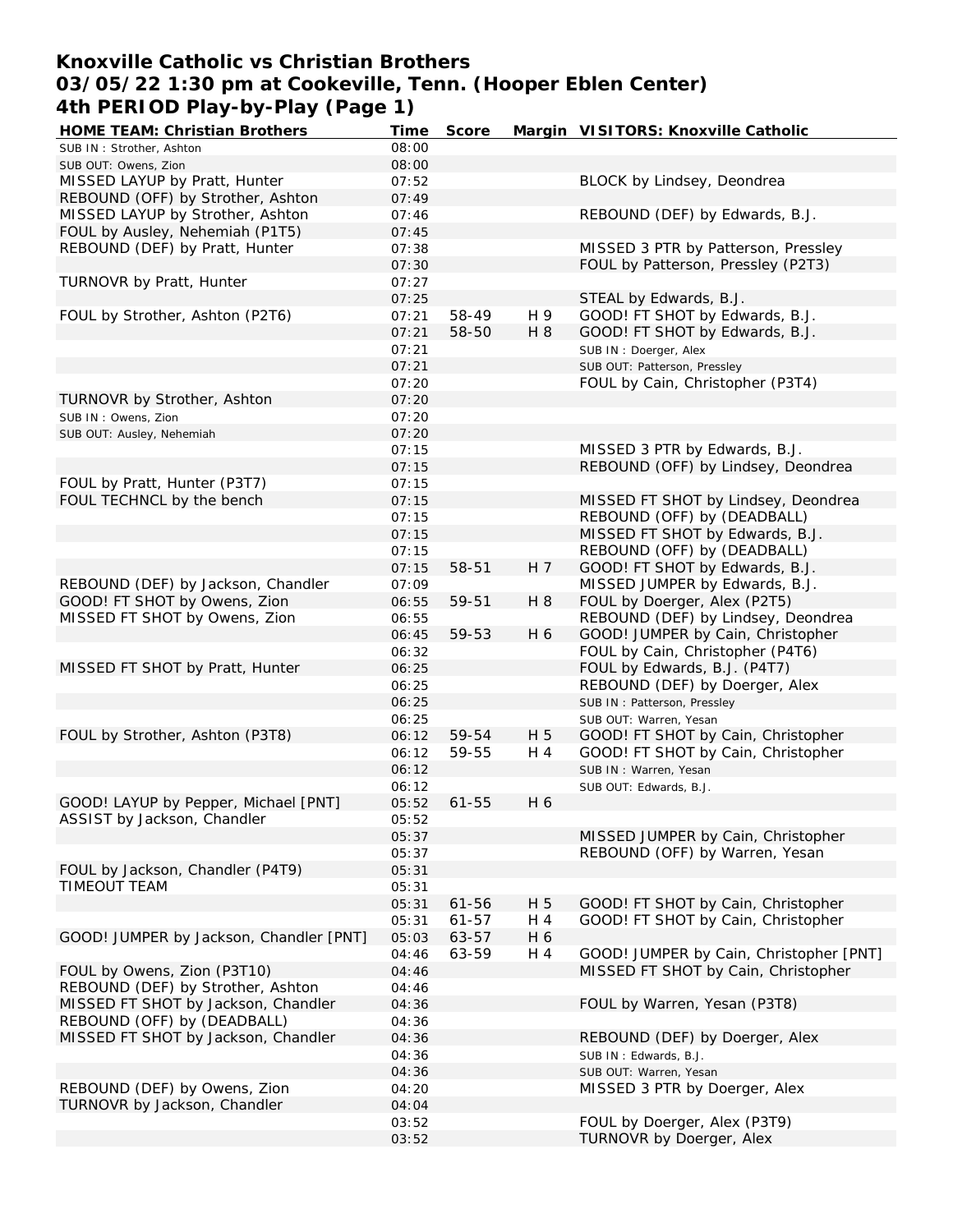## **Knoxville Catholic vs Christian Brothers 03/05/22 1:30 pm at Cookeville, Tenn. (Hooper Eblen Center) 4th PERIOD Play-by-Play (Page 2)**

| HOME TEAM: Christian Brothers           | Time  | Score     |                | Margin VISITORS: Knoxville Catholic    |
|-----------------------------------------|-------|-----------|----------------|----------------------------------------|
| TIMEOUT media                           | 03:52 |           |                |                                        |
|                                         | 03:52 |           |                | SUB IN: Warren, Yesan                  |
|                                         | 03:52 |           |                | SUB OUT: Edwards, B.J.                 |
| TURNOVR by Jackson, Chandler            | 03:28 |           |                | STEAL by Cain, Christopher             |
|                                         | 03:28 |           |                | SUB IN: Edwards, B.J.                  |
|                                         | 03:28 |           |                | SUB OUT: Doerger, Alex                 |
|                                         | 03:18 | 63-62     | H 1            | GOOD! 3 PTR by Edwards, B.J.           |
| GOOD! LAYUP by Owens, Zion [PNT]        | 02:39 | 65-62     | $H_3$          |                                        |
| REBOUND (DEF) by Jackson, Chandler      | 02:24 |           |                | MISSED 3 PTR by Edwards, B.J.          |
| GOOD! DUNK by Pepper, Michael [FB/PNT]  | 02:18 | $67 - 62$ | H 5            |                                        |
| ASSIST by Owens, Zion                   | 02:18 |           |                |                                        |
|                                         | 02:08 | $67 - 65$ | H <sub>2</sub> | GOOD! 3 PTR by Cain, Christopher       |
| GOOD! LAYUP by Pratt, Hunter [PNT]      | 01:33 | 69-65     | H 4            |                                        |
| ASSIST by Owens, Zion                   | 01:33 |           |                |                                        |
| REBOUND (DEF) by Jackson, Chandler      | 01:24 |           |                | MISSED LAYUP by Cain, Christopher      |
| GOOD! FT SHOT by Jackson, Chandler      | 01:21 | $70 - 65$ | H 5            | FOUL by Cain, Christopher (P5T10)      |
| GOOD! FT SHOT by Jackson, Chandler      | 01:21 | $71 - 65$ | H 6            |                                        |
| TIMEOUT TEAM                            | 01:21 |           |                |                                        |
|                                         | 01:21 |           |                | SUB IN: Doerger, Alex                  |
|                                         | 01:21 |           |                | SUB OUT: Cain, Christopher             |
| REBOUND (DEF) by Pepper, Michael        | 01:10 |           |                | MISSED 3 PTR by Edwards, B.J.          |
| GOOD! FT SHOT by Pratt, Hunter          | 00:51 | 72-65     | H 7            | FOUL by Lindsey, Deondrea (P2T11)      |
| GOOD! FT SHOT by Pratt, Hunter          | 00:51 | 73-65     | H 8            |                                        |
|                                         | 00:45 |           |                | MISSED 3 PTR by Patterson, Pressley    |
|                                         | 00:45 |           |                | REBOUND (OFF) by Lindsey, Deondrea     |
| FOUL by Pratt, Hunter (P4T11)           | 00:43 |           |                | MISSED FT SHOT by Lindsey, Deondrea    |
|                                         | 00:43 |           |                | REBOUND (OFF) by (DEADBALL)            |
|                                         | 00:43 | 73-66     | H <sub>7</sub> | GOOD! FT SHOT by Lindsey, Deondrea     |
| GOOD! LAYUP by Pepper, Michael [FB/PNT] | 00:36 | 75-66     | H 9            |                                        |
| ASSIST by Strother, Ashton              | 00:36 |           |                |                                        |
|                                         | 00:29 |           |                | MISSED 3 PTR by Patterson, Pressley    |
|                                         | 00:29 |           |                | REBOUND (OFF) by Lindsey, Deondrea     |
|                                         | 00:24 | 75-68     | H 7            | GOOD! LAYUP by Lindsey, Deondrea [PNT] |
|                                         | 00:24 |           |                | TIMEOUT TEAM                           |
| GOOD! FT SHOT by Jackson, Chandler      | 00:23 | 76-68     | H 8            | FOUL by Warren, Yesan (P4T12)          |
| GOOD! FT SHOT by Jackson, Chandler      | 00:23 | $77 - 68$ | H 9            |                                        |
|                                         | 00:19 | $77 - 70$ | H 7            | GOOD! LAYUP by Edwards, B.J. [PNT]     |
|                                         | 00:17 |           |                | TIMEOUT TEAM                           |
| GOOD! FT SHOT by Pratt, Hunter          | 00:15 | 78-70     | H 8            | FOUL by Lindsey, Deondrea (P3T13)      |
| GOOD! FT SHOT by Pratt, Hunter          | 00:15 | 79-70     | H 9            |                                        |
|                                         | 00:09 |           |                | MISSED 3 PTR by Doerger, Alex          |
|                                         | 00:09 |           |                | REBOUND (OFF) by Lindsey, Deondrea     |
|                                         | 00:05 | 79-72     | H 7            | GOOD! LAYUP by Lindsey, Deondrea [PNT] |
|                                         |       |           |                |                                        |

#### Christian Brothers 79, Knoxville Catholic 72

|                                              | $\mathsf{In}$ | Off            | -2nd   | Fast           |                  |                         |
|----------------------------------------------|---------------|----------------|--------|----------------|------------------|-------------------------|
| 4th period-only Paint T/O Chance Break Bench |               |                |        |                |                  |                         |
| Knoxville Catholic 8                         |               |                | 68     | $\cap$         | $\Box$           | Score tied - 0 times.   |
| Christian Brothers 12                        |               | $\overline{O}$ | $\cap$ | $\overline{4}$ | $\left( \right)$ | Lead changed - 0 times. |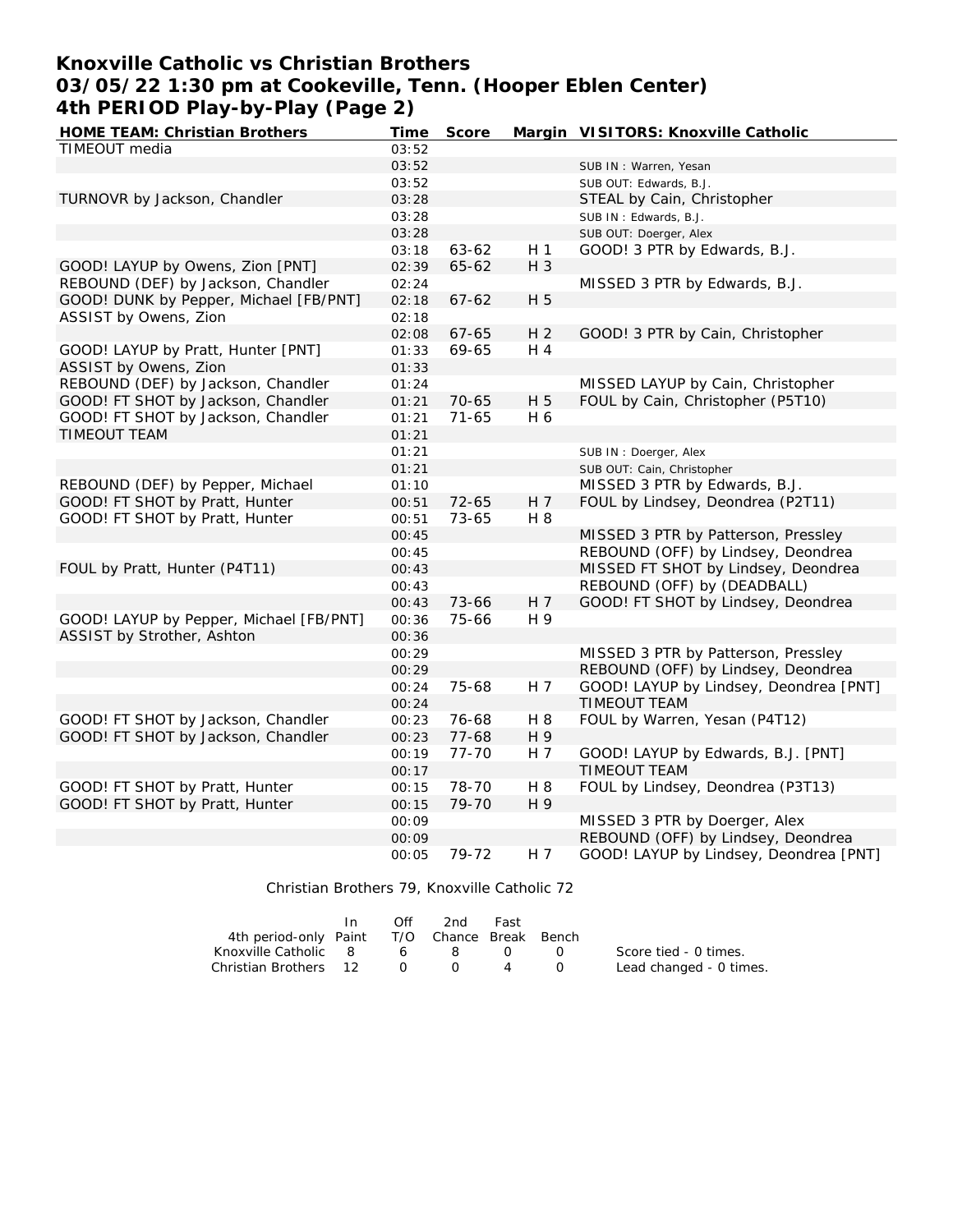### **Official Basketball Box Score -- 1st Period-Only Knoxville Catholic vs Christian Brothers 03/05/22 1:30 pm at Cookeville, Tenn. (Hooper Eblen Center)**

**Knoxville Catholic 17 • 29-4**

|                |                                                                                           |         | Total    | 3-Ptr                |         | Rebounds |               |      |    |                       |   |          |          |     |                      |
|----------------|-------------------------------------------------------------------------------------------|---------|----------|----------------------|---------|----------|---------------|------|----|-----------------------|---|----------|----------|-----|----------------------|
| ##             | Player                                                                                    |         |          | FG-FGA FG-FGA FT-FTA |         | Off Def  |               | Totl | PF | TP <sub>1</sub>       | A | TO       | Blk      | Stl | Min                  |
| 01             | Cain, Christopher                                                                         | $\star$ | $2 - 4$  | $0 - 2$              | $0 - 0$ | 0        | 2             | ⌒    |    |                       |   | O        | Ω        |     | 8                    |
| 02             | Lindsey, Deondrea                                                                         | $\star$ | $2 - 3$  | $O-O$                | $2 - 4$ | 4        | 0             | 4    |    | 6                     | O | Ω        | $\Omega$ |     | 8                    |
| 03             | Warren, Yesan                                                                             | $\star$ | $2 - 4$  | $1 - 2$              | $O - O$ | 0        | 0             | 0    |    | 5.                    |   | Ω        | O        |     | 8                    |
| 04             | Patterson, Pressley                                                                       | $\star$ | $0 - 1$  | $0 - 0$              | $0 - 0$ | 0        | O             | Ο    |    | 0                     | O | $\Omega$ | O        |     | 8                    |
| 0 <sub>5</sub> | Edwards, B.J.                                                                             | $\star$ | 1-6      | $0 - 0$              | $0 - 0$ | 2        | $\mathcal{P}$ | 4    | Ω  | $\mathcal{D}_{\perp}$ | 0 | Ω        | $\Omega$ |     | 8                    |
|                | Team                                                                                      |         |          |                      |         | 0        |               |      |    |                       |   |          |          |     |                      |
|                | Totals                                                                                    |         | $7 - 18$ | $1 - 4$              | $2 - 4$ | 6        | 5             | 111  | 4  |                       | 2 | O        | O        |     |                      |
|                | FG %: 7-18<br>38.9%<br>$3FG \%$<br>25.0%<br>1-4<br>ET O.<br>$E \cap \Omega$<br>$2\lambda$ |         |          |                      |         |          |               |      |    |                       |   |          |          |     | Deadball<br>Rebounds |

FT %: 2-4 50.0%

#### **Christian Brothers 20 • 28-0**

|    |                                                          |         | Total    | $3-$ Ptr      |         | Rebounds       |          |      |          |                |               |    |                |          |                      |
|----|----------------------------------------------------------|---------|----------|---------------|---------|----------------|----------|------|----------|----------------|---------------|----|----------------|----------|----------------------|
| ## | Player                                                   |         |          | FG-FGA FG-FGA | FT-FTA  | Off Def        |          | Totl | PF       | TP.            |               | TO | <b>Blk</b>     | Stll     | Min                  |
| 01 | Jackson, Chandler                                        | $\star$ | $2 - 5$  | $0-0$         | $0 - 0$ | O              | 3        | 3    |          | 4              | $\mathcal{P}$ |    | 0              |          | 8                    |
| 10 | Ausley, Nehemiah                                         | $\star$ | $0 - 1$  | $0 - 0$       | $0 - 0$ | 0              | O        | 0    | O        | Ο              | Ο             | Ő  | $\Omega$       |          | 4                    |
| 12 | Owens, Zion                                              | $\star$ | $2 - 3$  | $0 - 0$       | $1 - 2$ | 0              | Ω        | O    | $\Omega$ | 5              |               | Ω  | 0              |          | 8                    |
| 32 | Pratt, Hunter                                            | $\star$ | $1 - 2$  | $1 - 1$       | $0 - 0$ | $\overline{O}$ |          | 1    |          | 3              | 0             | Ω  | $\Omega$       | Ω        | 8                    |
| 35 | Pepper, Michael                                          | $\star$ | $0 - 0$  | $0-0$         | $2 - 2$ |                |          | 2    | $\Omega$ | 2              | Ω             | ი  | $\overline{0}$ |          | 8                    |
| 02 | Pender, Jack                                             |         | $1 - 1$  | $0 - 0$       | $0 - 0$ | 0              | $\Omega$ | 0    | $\Omega$ | $\overline{2}$ | Ω             | 0  | $\Omega$       | $\Omega$ |                      |
| 03 | Strother, Ashton                                         |         | $2 - 2$  | $0 - 0$       | $0 - 0$ | 1.             | 0        | 1    | 0        | 4              | Ω             | ∩  | Ω              |          | 3                    |
|    | Team                                                     |         |          |               |         | O              |          |      |          |                |               |    |                |          |                      |
|    | Totals                                                   |         | $8 - 14$ | 1-1           | $3 - 4$ | $\overline{2}$ | 6        | 8    | 2        | 20             | 3             |    | 0              |          |                      |
|    | FG %:<br>57.1%<br>$8 - 14$<br>3FG %:<br>100.0<br>$1 - 1$ |         |          |               |         |                |          |      |          |                |               |    |                |          | Deadball<br>Rebounds |

FT %: 3-4 75.0%

Officials: Tim Stanczak, Lawrence March, Sam Mayhew Technical fouls: Knoxville Catholic-None. Christian Brothers-None. Attendance:

2022 TSSAA Division II Class AA Boys Basketball Championship All-tournament: B.J. Edwards, Knox. Catholic; Ashton Strother, CBHS; Blue Cain, Knox. Catholic; Zio Owens, CBHS; Deondrea Lindsey, Knox. Catholic; Chandler Jackson (MVP), CBHS; Michael Pepper, CBHS

| Score by periods          | 1st | 2nd 3rd L | .4th | Total |
|---------------------------|-----|-----------|------|-------|
| <b>Knoxville Catholic</b> |     |           |      |       |
| <b>Christian Brothers</b> |     |           |      |       |

|              | $\ln$ | Off | 2nd                    | Fast             |  |
|--------------|-------|-----|------------------------|------------------|--|
| Points Paint |       |     | T/O Chance Break Bench |                  |  |
| KCATH-B      | - 8   |     | 8.                     | $\left( \right)$ |  |
| CHRBRO       | 1 O   |     |                        |                  |  |

Last FG - KCATH-B 1st-00:45, CHRBROS 1st-00:02. Largest lead - KCATH-B by 2 1st-07:48, CHRBROS by 3 1st-01:05.

KCATH-B led for 02:35. CHRBROS led for 25:35. Game was tied for -4:-10.

Score tied - 7 times. Lead changed - 5 times.  $\Omega$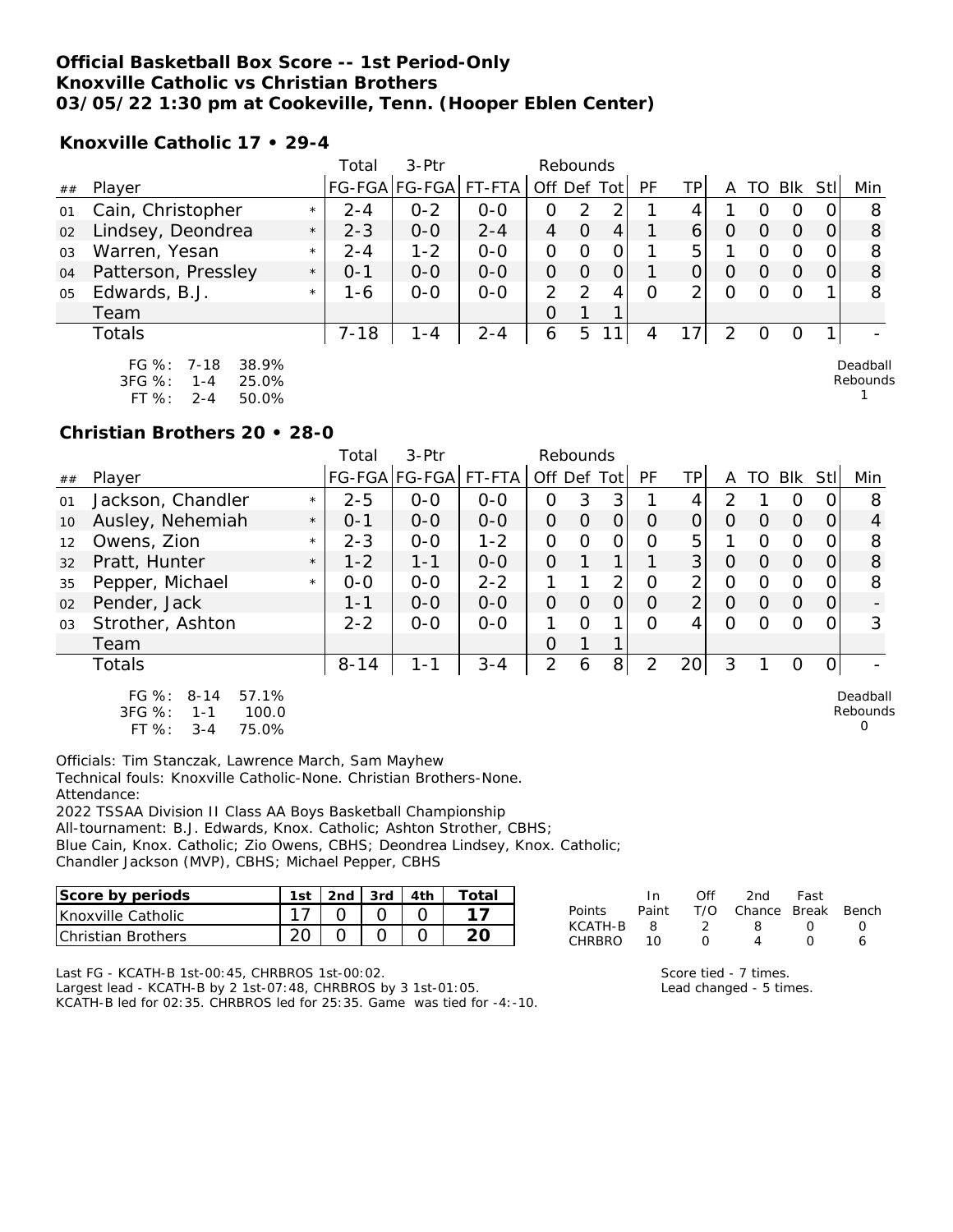## **Official Basketball Box Score -- 2nd Period-Only Knoxville Catholic vs Christian Brothers 03/05/22 1:30 pm at Cookeville, Tenn. (Hooper Eblen Center)**

**Knoxville Catholic 15 • 29-4**

|    |                                                                                          |         | Total    | 3-Ptr         |         | Rebounds       |               |                |          |          |          |               |            |                |                           |
|----|------------------------------------------------------------------------------------------|---------|----------|---------------|---------|----------------|---------------|----------------|----------|----------|----------|---------------|------------|----------------|---------------------------|
| ## | Player                                                                                   |         |          | FG-FGA FG-FGA | FT-FTA  | Off Def Tot    |               |                | PF       | TP       | A        | TO            | <b>BIK</b> | Stll           | Min                       |
| 01 | Cain, Christopher                                                                        | $\star$ | $4-6$    | $2 - 4$       | $1 - 2$ | 0              |               |                |          |          | Ω        | Ω             | O          |                | 8                         |
| 02 | Lindsey, Deondrea                                                                        | $\star$ | $0 - 0$  | $0 - 0$       | $0 - 0$ | 0              | $\Omega$      | $\overline{O}$ | $\Omega$ | 0        | $\Omega$ | $\Omega$      | $\Omega$   | $\Omega$       | 4                         |
| 03 | Warren, Yesan                                                                            | $\star$ | $0 - 0$  | $0 - 0$       | $0 - 0$ | 1              | $\mathcal{P}$ | 3              |          | O        |          |               | O          | 0              | 8                         |
| 04 | Patterson, Pressley                                                                      | $\star$ | $0 - 0$  | $0 - 0$       | $0 - 0$ | $\overline{O}$ |               |                | $\Omega$ | 0        | 0        | $\left($      | O          | 0              | 8                         |
| 05 | Edwards, B.J.                                                                            | $\star$ | 1-5      | $0 - 2$       | $2 - 2$ | O              | O             | $\overline{O}$ |          | 4        | O        |               | O          |                | 8                         |
| 24 | Doerger, Alex                                                                            |         | $0 - 1$  | $0 - 0$       | $0 - 0$ | 0              | $\Omega$      | $\overline{O}$ |          | $\Omega$ | $\Omega$ | $\Omega$      |            | 0              | 3                         |
|    | Team                                                                                     |         |          |               |         | 0              | $\Omega$      | 0              |          |          |          |               |            |                |                           |
|    | Totals                                                                                   |         | $5 - 12$ | $2 - 6$       | $3 - 4$ |                | 4             | 5              | 4        | 15       |          | $\mathcal{P}$ |            | 2 <sub>1</sub> |                           |
|    | FG $%$ :<br>$5 - 12$<br>41.7%<br>$3FG \%$<br>33.3%<br>$2 - 6$<br>FT%<br>75.0%<br>$3 - 4$ |         |          |               |         |                |               |                |          |          |          |               |            |                | Deadball<br>Rebounds<br>0 |

## **Christian Brothers 16 • 28-0**

|    |                                                                                          |         | Total    | 3-Ptr                |         | Rebounds       |          |                |           |                |          |          |          |              |                           |
|----|------------------------------------------------------------------------------------------|---------|----------|----------------------|---------|----------------|----------|----------------|-----------|----------------|----------|----------|----------|--------------|---------------------------|
| ## | Player                                                                                   |         |          | FG-FGA FG-FGA FT-FTA |         | Off Def Tot    |          |                | <b>PF</b> | ΤP             | A        | TO.      | Blk      | -StII        | Min                       |
| 01 | Jackson, Chandler                                                                        | $\star$ | $0 - 2$  | $0 - 1$              | $2 - 2$ | Ο              | 2        | 2              | 0         | 2              | 2        |          | O        |              | 8                         |
| 10 | Ausley, Nehemiah                                                                         | $\star$ | $0 - 1$  | $0 - 0$              | $0 - 0$ | $\overline{O}$ | 3        | 3 <sup>1</sup> | $\Omega$  | $\overline{O}$ |          | 0        | $\Omega$ | $\Omega$     | 3                         |
| 12 | Owens, Zion                                                                              | $\star$ | 1-1      | $0 - 0$              | $0 - 0$ | $\overline{O}$ |          |                | Ω         | 2              |          |          | O        | $\Omega$     | 4                         |
| 32 | Pratt, Hunter                                                                            | $\star$ | $1 - 3$  | $0 - 0$              | $0 - 0$ | 0              | $\Omega$ | 0              |           | $\overline{2}$ |          | $\Omega$ | $\Omega$ | 0            |                           |
| 35 | Pepper, Michael                                                                          | $\star$ | $2 - 2$  | $0 - 0$              | $0-0$   | $\overline{O}$ | O        | $\Omega$       | 2         | 4              | O        | Ω        | 0        | 0            | 8                         |
| 02 | Pender, Jack                                                                             |         | $0 - 0$  | $0-0$                | $0-0$   | $\overline{O}$ | $\Omega$ | $\Omega$       | $\Omega$  | $\Omega$       | $\Omega$ | $\Omega$ | $\Omega$ | $\Omega$     | $0+$                      |
| 03 | Strother, Ashton                                                                         |         | $3 - 3$  | $0-0$                | $0 - 0$ |                |          | $\overline{2}$ |           | 6              | O        |          | O        | 0            | 8                         |
|    | Team                                                                                     |         |          |                      |         | $\Omega$       | 0        | $\vert$ 0      |           |                |          |          |          |              |                           |
|    | Totals                                                                                   |         | $7 - 12$ | $0 - 1$              | $2 - 2$ |                |          | 8 <sup>1</sup> | 4         | 16             | 5        | 3        | O        | <sup>O</sup> |                           |
|    | $FG \%$ :<br>$7 - 12$<br>58.3%<br>3FG %:<br>$O - 1$<br>0.0%<br>FT %:<br>100.0<br>$2 - 2$ |         |          |                      |         |                |          |                |           |                |          |          |          |              | Deadball<br>Rebounds<br>0 |

Officials: Tim Stanczak, Lawrence March, Sam Mayhew Technical fouls: Knoxville Catholic-None. Christian Brothers-None. Attendance:

2022 TSSAA Division II Class AA Boys Basketball Championship All-tournament: B.J. Edwards, Knox. Catholic; Ashton Strother, CBHS; Blue Cain, Knox. Catholic; Zio Owens, CBHS; Deondrea Lindsey, Knox. Catholic; Chandler Jackson (MVP), CBHS; Michael Pepper, CBHS

| Score by periods          |  | 2nd $\frac{1}{3}$ 3rd $\frac{1}{4}$ 4th | Total. |
|---------------------------|--|-----------------------------------------|--------|
| <b>Knoxville Catholic</b> |  |                                         |        |
| Christian Brothers        |  |                                         |        |

|         | In.   | Off | 2nd -                  | Fast              |                  |
|---------|-------|-----|------------------------|-------------------|------------------|
| Points  | Paint |     | T/O Chance Break Bench |                   |                  |
| KCATH-B | 6     | 4   | $\overline{2}$         | $\mathbf{\Delta}$ | $\left( \right)$ |
| CHRBRO  | 14    | Δ   |                        | 6                 | А                |
|         |       |     |                        |                   |                  |

Last FG - KCATH-B 2nd-00:01, CHRBROS 2nd-00:47. Largest lead - KCATH-B by 2 1st-07:48, CHRBROS by 10 2nd-03:31. KCATH-B led for 00:00. CHRBROS led for 16:00. Game was tied for 00:00.

| Score tied - 0 times.   |
|-------------------------|
| Lead changed - 0 times. |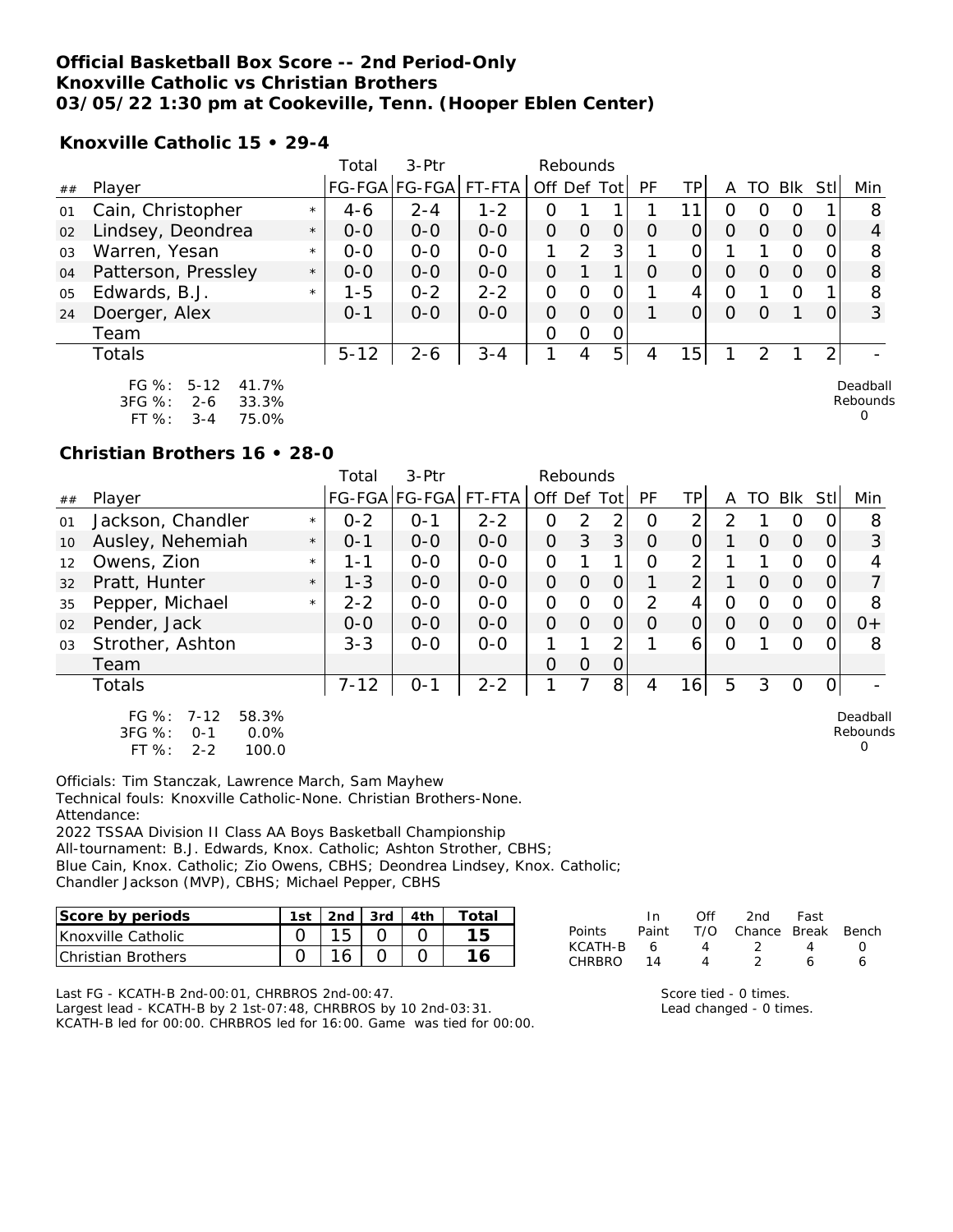### **Official Basketball Box Score -- 3rd Period-Only Knoxville Catholic vs Christian Brothers 03/05/22 1:30 pm at Cookeville, Tenn. (Hooper Eblen Center)**

**Knoxville Catholic 16 • 29-4**

|                |                                                                                               |         | Total    | 3-Ptr                 |         | Rebounds      |          |   |           |                 |   |   |                  |                                  |
|----------------|-----------------------------------------------------------------------------------------------|---------|----------|-----------------------|---------|---------------|----------|---|-----------|-----------------|---|---|------------------|----------------------------------|
| ##             | Player                                                                                        |         |          | FG-FGA FG-FGA  FT-FTA |         | Off Def Tot   |          |   | <b>PF</b> | TPI             | A |   | TO Blk Stll      | Min                              |
| 01             | Cain, Christopher                                                                             | $\star$ | $2 - 4$  | $1 - 2$               | $0-0$   | O             | 0        | 0 | 0         | 5               | O | っ | O                | 8                                |
| 02             | Lindsey, Deondrea                                                                             | $\star$ | $1 - 2$  | $0 - 0$               | $0 - 0$ |               | $\Omega$ | 1 | O         | $\overline{2}$  | O |   | $\left( \right)$ | 8                                |
| 0 <sub>3</sub> | Warren, Yesan                                                                                 | $\star$ | $1 - 3$  | $0 - 2$               | $0 - 0$ | 2             | $\Omega$ | 2 | O         | 2               | Ω |   | Ω                | 8                                |
| 04             | Patterson, Pressley                                                                           | $\star$ | $0 - 3$  | $0 - 2$               | $0-0$   | 0             | $\Omega$ | 0 | O         |                 | O |   | $\Omega$         | 8                                |
| 05             | Edwards, B.J.                                                                                 | $\star$ | $2 - 5$  | 1-1                   | $2 - 2$ | $\mathcal{P}$ | 2        | 4 | 2         |                 |   |   | 0                | 8                                |
|                | Team                                                                                          |         |          |                       |         | $\Omega$      | $\Omega$ | 0 |           |                 |   |   |                  |                                  |
|                | Totals                                                                                        |         | $6 - 17$ | $2 - 7$               | $2 - 2$ | 5             | 2        | 7 | 2         | 16 <sub>1</sub> |   | 3 | 0                |                                  |
|                | FG $\%$ :<br>35.3%<br>$6 - 17$<br>3FG %:<br>$2 - 7$<br>28.6%<br>FT $\%$ :<br>100.0<br>$2 - 2$ |         |          |                       |         |               |          |   |           |                 |   |   |                  | Deadball<br>Rebounds<br>$\Omega$ |

**Christian Brothers 22 • 28-0**

|    |                                                   |         | Total     | $3-Ptr$       |         |                | Rebounds |                |          |                |          |                  |            |          |                      |
|----|---------------------------------------------------|---------|-----------|---------------|---------|----------------|----------|----------------|----------|----------------|----------|------------------|------------|----------|----------------------|
| ## | Player                                            |         |           | FG-FGA FG-FGA | FT-FTA  | Off Def        |          | Totl           | PF       | TP             |          | TO               | <b>BIK</b> | Stll     | Min                  |
| 01 | Jackson, Chandler                                 | $\star$ | $4-6$     | $0 - 1$       | $0-0$   | 0              | 2        | 2              | 2        | 8 <sup>1</sup> | O        |                  | O          | $\Omega$ | 5                    |
| 10 | Ausley, Nehemiah                                  | $\star$ | $1 - 1$   | $0 - 0$       | $0 - 0$ | 0              | 0        | $\overline{O}$ | $\Omega$ | 2              | O        |                  | O          |          | $\overline{2}$       |
| 12 | Owens, Zion                                       | $\star$ | 1-1       | $0 - 0$       | $0 - 0$ |                | O        | 1              | 2        | 2              |          |                  | O          |          | 8                    |
| 32 | Pratt, Hunter                                     | $\star$ | 1 - 1     | $0 - 0$       | $0 - 0$ | 0              |          |                | $\Omega$ | $\overline{2}$ | O        | Ő                | $\Omega$   | 0        | 8                    |
| 35 | Pepper, Michael                                   | $\star$ | $3 - 4$   | $0 - 0$       | $2 - 2$ | $\overline{O}$ | O        | 0              | $\Omega$ | 8 <sup>1</sup> | O        | $\left( \right)$ | $\Omega$   |          | 8                    |
| 03 | Strother, Ashton                                  |         | $0 - 0$   | $0 - 0$       | $0 - 0$ | 0              | 2        | 2              | $\Omega$ | 0              | $\Omega$ | $\Omega$         | $\Omega$   | $\Omega$ | 8                    |
|    | Team                                              |         |           |               |         | 0              |          |                |          |                |          |                  |            |          |                      |
|    | Totals                                            |         | $10 - 13$ | $O - 1$       | $2 - 2$ | 1              | 6        | 7.             | 4        | 22             |          | $\mathcal{D}$    | $\Omega$   |          |                      |
|    | FG %: 10-13<br>76.9%<br>3FG %:<br>0.0%<br>$O - 1$ |         |           |               |         |                |          |                |          |                |          |                  |            |          | Deadball<br>Rebounds |

FT %: 2-2 100.0

Officials: Tim Stanczak, Lawrence March, Sam Mayhew Technical fouls: Knoxville Catholic-None. Christian Brothers-None. Attendance:

2022 TSSAA Division II Class AA Boys Basketball Championship All-tournament: B.J. Edwards, Knox. Catholic; Ashton Strother, CBHS; Blue Cain, Knox. Catholic; Zio Owens, CBHS; Deondrea Lindsey, Knox. Catholic; Chandler Jackson (MVP), CBHS; Michael Pepper, CBHS

| Score by periods           |  | . 2nd   3rd   4th | ⊤ota⊫ |
|----------------------------|--|-------------------|-------|
| <b>IKnoxville Catholic</b> |  |                   |       |
| <b>Christian Brothers</b>  |  |                   |       |

|         | In.   | ∩ff | 2nd                    | Fast |  |
|---------|-------|-----|------------------------|------|--|
| Points  | Paint |     | T/O Chance Break Bench |      |  |
| KCATH-B | 6     |     | $\left( \right)$       |      |  |
| CHRRRO  | 18.   |     |                        |      |  |

Last FG - KCATH-B 3rd-00:04, CHRBROS 3rd-00:09.

Largest lead - KCATH-B by 2 1st-07:48, CHRBROS by 13 3rd-01:38. KCATH-B led for 00:00. CHRBROS led for 08:00. Game was tied for 00:00.

Score tied - 0 times. Lead changed - 0 times. 0